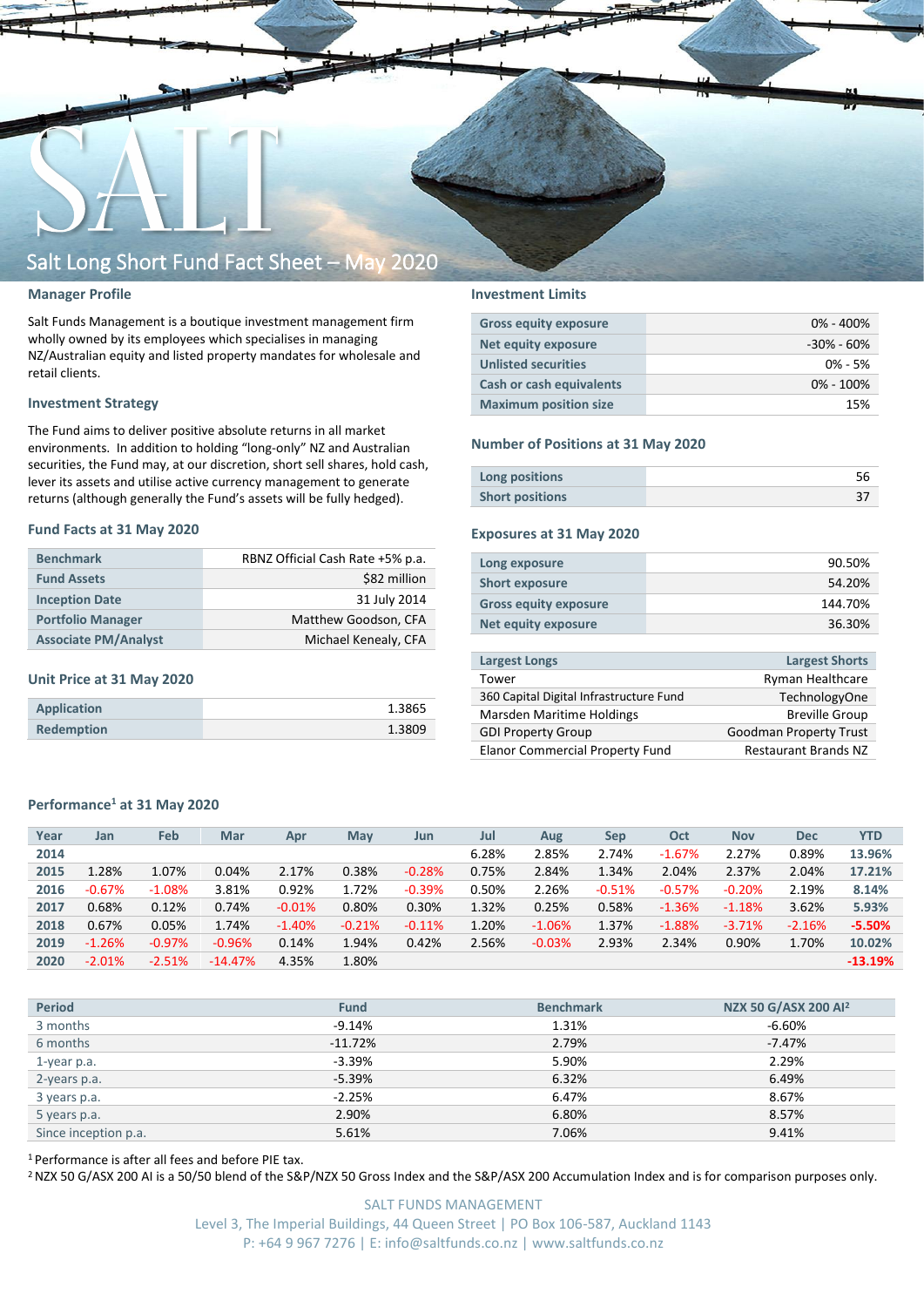### **Country Allocation at 31 May 2020 (Gross Equity Exposure) May 2020 Individual Stock Contribution**





#### **Fund Commentary**

#### Dear Fellow Investor,

The Fund experienced another solid month in May with a return of +1.80%. This performance came despite sizeable levels of hedging via our high beta, highly priced short book and several of our key longs being relatively moribund. We are sceptical of the sharp market rally in recent weeks given it appears to be dependent on an enormous infusion of monetary and fiscal stimulus which will need to taper at some point. We have gradually moved net length down from around 40% to the mid-30% region, finishing the month at 36.3%. As always, we will continue to manage this as bottom-up opportunities present themselves.

The Fund again performed very well when the 50/50 index of NZ/Australia had negative days. There were just six negative days in the month, with an average return on those days of -0.89%. Contrastingly, we were up on five of those six days and had an average return on them of +0.39%. May 1 was particularly noteworthy, with Australia being -4.95%, NZ falling -0.79%, yet the Fund being up +0.37%. Given these sorts of numbers, we think we are very well placed for when extraordinarily priced equity markets descend back to earth.

Equity markets surged again during May on a mix of FOMO (fear of missing out) and TINA (there is no alternative). Valuation seems such a quaint old-fashioned concept but we will stick to our knitting as the long run evidence in its favour is clear.

We have again included our long-running chart of the one year forward PE for the core NZ market (ex-property, Infratil, Air NZ) as the worst effects of Covid are beginning to pass into the rear-view mirror on this forward-looking basis. The PE of 35.9x speaks for

itself. Maybe the market is looking three years out but even then, we estimate the PE to be 32.0x. In reality, there is just an enormous pool of liquidity looking for a home at any price.



The obvious counter to equities being expensive is that central banks have pushed bond yields to sub 1.0%, leaving little alternative. After all, a PE of 35.9x still gives an earnings yield of 2.8% with some future growth, compared to the NZ 10 year bond yield of 0.8%. The problem with this is that risk-free bond yields are low for a reason and that equity risk premia and credit spreads have deservedly blown out given the extreme uncertainty re companies' balance sheets and earnings outlooks. This was illustrated starkly in the US context by UBS in the chart below, which shows how equities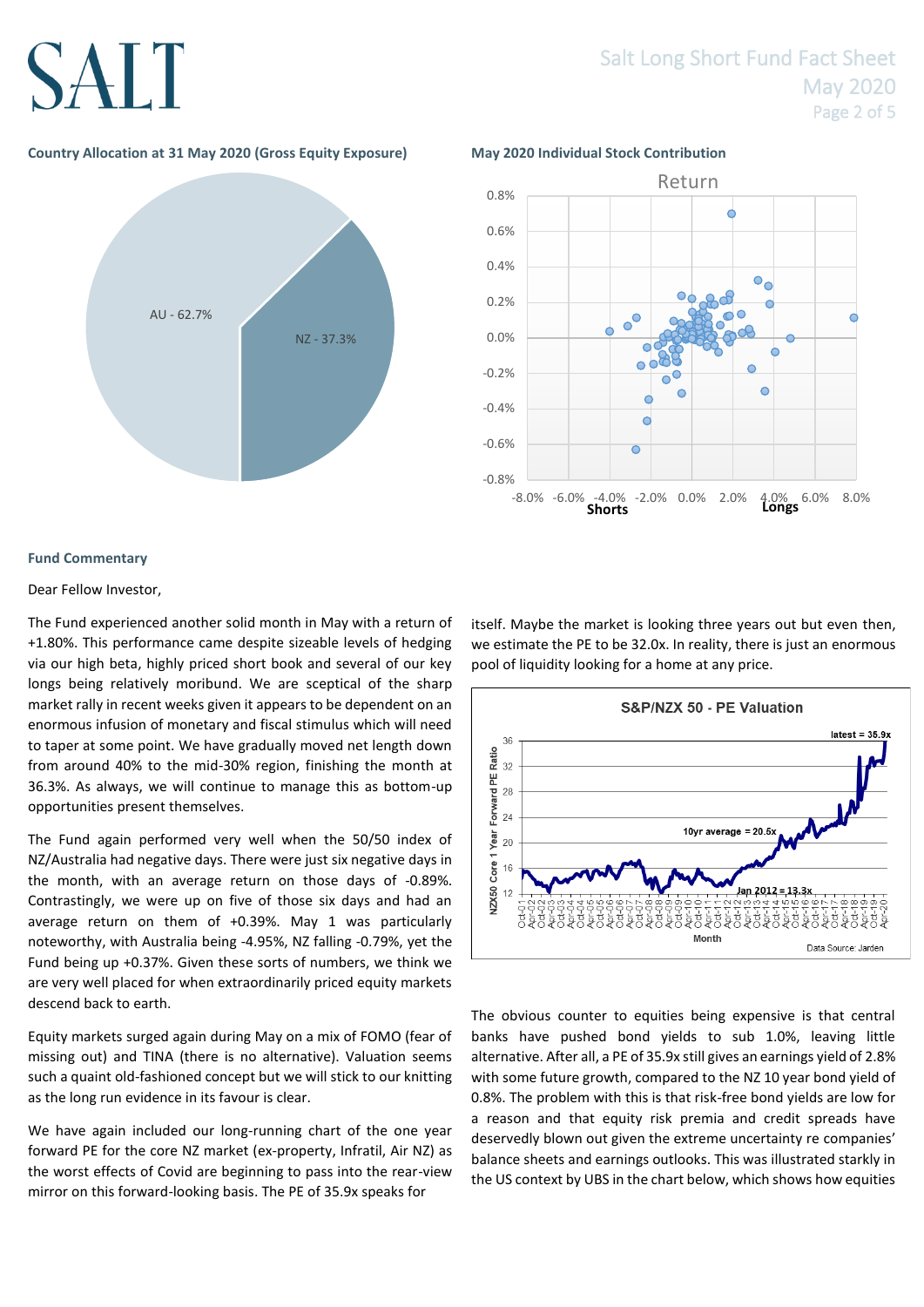have departed far from their normal relationship with investment grade bond yields.



Figure 1: Easy liquidity has already lifted valuations, and by more than historical relationships imply

Who is aggressively buying equities at these sorts of prices? Buybacks have shrunk to a shadow of their former ebullient selves, with corporates having flipped to be huge net sellers of stock as they recapitalise balance sheets.

One answer would seem to be retail investors, who have embraced share investing on a massive scale over the lock-down period, to the point where it has almost been gamified. Mid-month, we examined the activity by Sharesies and ASB Securities and found they have been respective net buyers of \$123m and \$157m during 2020 and that all of this had come from March onwards. The chart below from interest.co.nz would seem to confirm this point.



Source: NZX data & interest.co.nz

The data in Australia and the US is similar. The Sydney Morning Herald published a disturbing ASIC report early in the month finding that daily Australian retail broker activity lifted from A\$1.6bn to A\$3.3bn in late February to early May; that the number of new accounts registered per day has leaped by 3.4x; that on over twothirds of the days that retail investors were net buyers, share prices declined the next day; that on over half the days that retail investors were net sellers, share prices rose the next day; and that the average holding period was under one day.

The New York Fed survey of consumer expectations carried out midmonth unsurprisingly showed sharp declines in expected earnings, expenditure, job security, house prices et al. However, the mean expectation that share prices would be higher in a year's time rose from 47.7% to 51.8% which is the highest on record. There are numerous other similar indicators pointing to euphoric conditions. During the month, Citi's Panic/Euphoria model moved firmly into the euphoria territory and is at a level pointing to a near 80% chance that the S&P500 declines over the next year.

There is a perception that many of the investors on Sharesies, Robinhood et al are Millennials who have never seen an extended crash and view the Covid sell-off as a major opportunity. This is confirmed by a survey we came across in the US from Investopedia below, which highlights a fascinating age distribution between those who are bearish and bullish in this market. It certainly feels like we are short-selling companies on extraordinary multiples or which have real solvency challenges to Millennials and Gen Z investors who just cannot get enough of them and keep bidding them up in our face…..for now.



Well known US investor, Cliff Asness of AQR published an interesting paper early in May titled, "Is Systematic Value Investing Dead?" What he found was that value stocks are extremely cheap in relative terms but this is due to a massive premium that is being paid for the most loved stocks. It is not due to greater than normal differentials in profitability, investment returns, or leverage between value stocks and other names.

Asness is not wrong about the travails of "value". According to Goldman Sachs, so far in 2020, "growth" has returned +12%, while "value" is -22% and it has underperformed in both the Covid sell-off and in the rebound. These factor performances have been similar globally and also reflect how the advance in most global markets has been extremely narrow, most famously in the US with the "FAANG" stocks totally dominating performance, just as a2 Milk and Fisher & Paykel Healthcare have ruled the roost in NZ. This has turned somewhat since month-end.

The key reason for the surge in equities despite an awful economic backdrop has been an unprecedented easing in both fiscal and monetary conditions. Central banks are forcing investors way up the risk curve if they are to have any hope of a return better than a derisory 2% term deposit rate. This has combined with a perception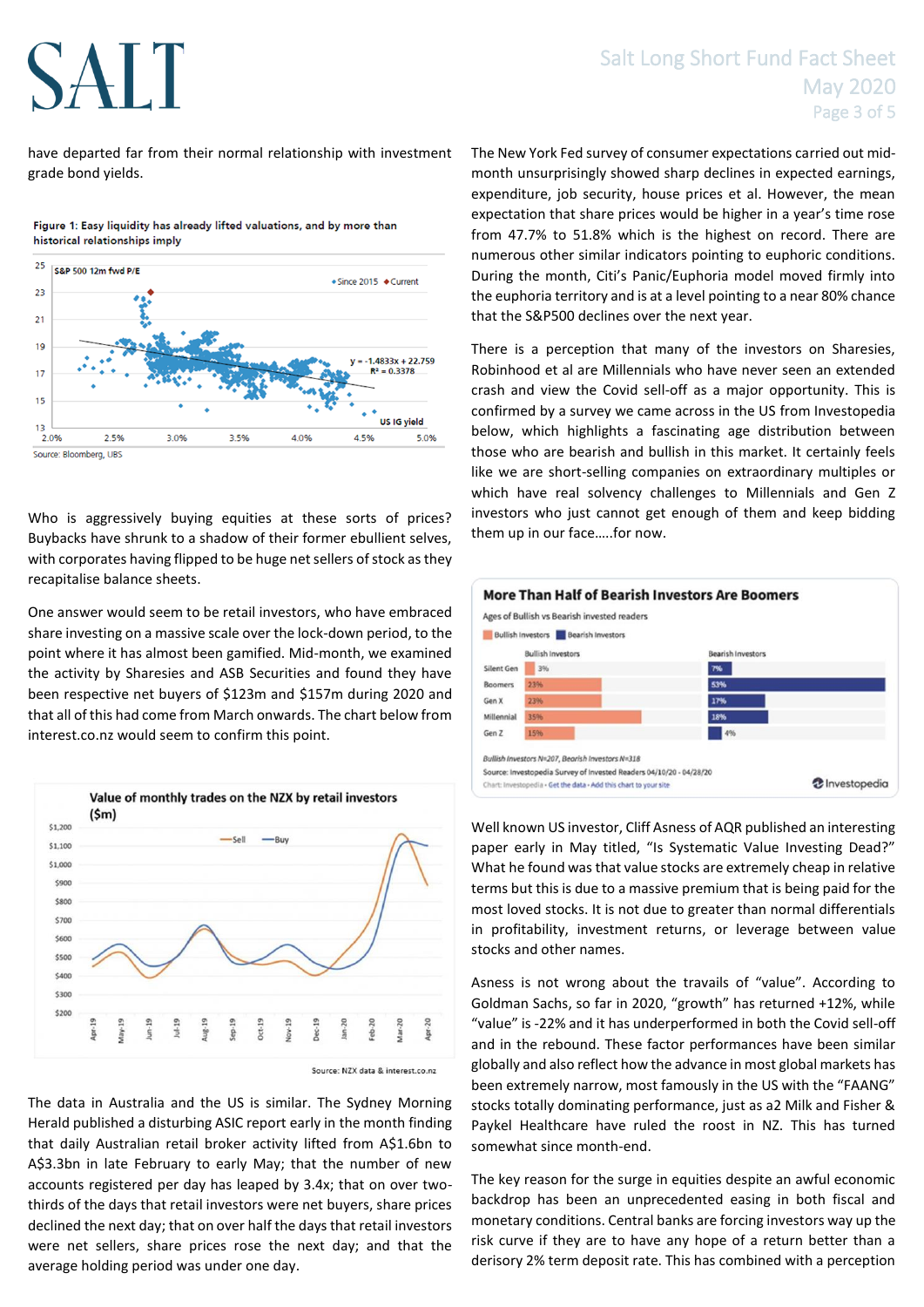### Salt Long Short Fund Fact Sheet May 2020 Page 4 of 5

that the equity market has been crushed to generate unprecedented retail interest. I have fielded queries from friends ranging from doctors, pharmacists, artists and actors who know little to nothing about equities and who are considering investing for the first time. They perceive the market to have been hit hard (instead of being only 6% off its pre-Covid highs) and the reality of earning next-to-nothing in the bank is hitting home. This is a dangerous period.

There can be no mistake that central banks are aggressively printing money. While the process of quantitative easing (QE) technically steps around this by buying bonds in the secondary market rather than direct primary issuance, the net impact is the same except for a Wall St clip along the way. Moreover, unless there is any realistic intent by the central bank to one day re-sell the bonds that have been purchased, money has effectively been created out of thin air and interest rates have been crushed to sub-1% along the curve.

Classic monetarist theory would have it that this QE/money printing finds its way into some combination of higher prices and economic activity unless the velocity of the circulation of that money has collapsed. It has. So where has the money gone? Into asset markets. This may change when the economy recovers in a "V" "U" or "W" (my pick). When this happens, central banks will likely take their foot off the printing press a little and the velocity of circulation in the wider economy will pick up. Perversely, this could be when hyper-extended financial markets start to come under pressure.

What equity markets seem to be experiencing is a "Cantillon Effect". When the French engaged in an ultimately disastrous bout of money printing in the 1700's, Richard Cantillon observed that the resultant increase in prices doesn't happen evenly when money is pumped into the economy. Those who were "close to the money" such as the aristocracy benefitted disproportionately from rising asset prices but everyone else suffered a reduced standard of living in real terms due to rising prices. This ultimately didn't end well. While current events in the US pale in comparison, the point is that printing money has distributional consequences and that there is a political limit to how far Wall St can be rescued while leaving Main St in the lurch.

Is there anything to stop the RBNZ and others from continuing to print money for an extended period of time? Examples such as 1700's France, 1920's Germany, Zimbabwe et al would suggest there is. The eventual constraint will be any emergence of inflation. In a small open economy such as NZ, the NZD will fall which will drive inflation higher in a feedback loop unless the central bank rapidly reverses course. This constraint of higher inflation will almost certainly not occur in the near future given the disinflationary pressures of Covid but it will surely occur at some point in the future. As eminent macroeconomist Ken Rogoff put it on Bloomberg during the month:

"So, the probability is, for the foreseeable future, we'll have deflation. But at the end of this, I think we're going to have experienced an extremely negative productivity shock with deglobalization. In terms of growth and productivity, they will be

lasting negative shocks, and demand may come back. And then you have the many forces that have led to very low inflation maybe going into reverse, either because of deglobalization or because workers will strengthen their rights. The market sees essentially zero chance of ever having inflation again. And I think that's very wrong."

Turning next to the enormous fiscal stimulus, there are numerous anecdotes about how some people's disposable incomes have actually benefitted in the short term from aggressively front-end loaded wage subsidy schemes, mortgage holidays and a narrowing of the opportunity to spend. Banks are reporting a pay-down in credit card debt and recent updates from Turners suggest that car debt repayments have been surprisingly solid thus far.

In Australia, this fiscal impetus has been heightened by people being allowed early access to a portion of their superannuation. ABC News reported data from Accenture that 40% of those accessing super early hadn't actually experienced a reduction in income; 64% of the super was spent on discretionary items such as clothing, furniture, automotive and alcohol; 11% was gambled; and a mere 14% was used to repay personal debts. This doesn't feel entirely sustainable….

To summarise our current market views, valuations are hyperextended, driven by extreme levels of fiscal and particularly monetary easing. One manifestation of this around the world has been a surge in retail investors. Markets have been led higher by a small number of highly crowded winners, generally trading at extreme valuations. "Lottery ticket" stocks with questionable balance sheets have also benefitted. Over time, we expect a transition from FOMO to TINA. The reality of difficult economic conditions may see those seeking speculative capital gains run into difficulty, while a chase for low-beta yield names such as the gentailers, Spark, property stocks et al may start to dominate. That is how we are positioned.

The money printing machine may continue for some time yet. The Fed is tapering its QE quite sharply but the RBNZ is showing no signs of tiring of its new-found toy. Ultimately, it will take an economic rebound and a re-emergence of inflation for the current uncomfortable market paradigm that is utterly dependent on central banks to change. Hold onto your hat when it does and that is why we still expect this Fund to provide a very valuable alternative.

Returning to the performance of the Fund during May, the return of +1.94% (pre-tax and fees) was dominated by an extremely strong "winners to losers" ratio of 69%. As in April, this was driven in part by having more longs than shorts and markets going up. Our longs contributed +4.64% (outperforming the NZ and Australian markets), while our shorts were a drag of -2.70%.

Our largest positive by some distance was our long-standing holding in Shaver Shop (SSG, +36.8%) where we kept the faith through the dark days of March. After an excellent result in February, they plunged from a high of \$0.85 to a fleeting low of \$0.225 in March.